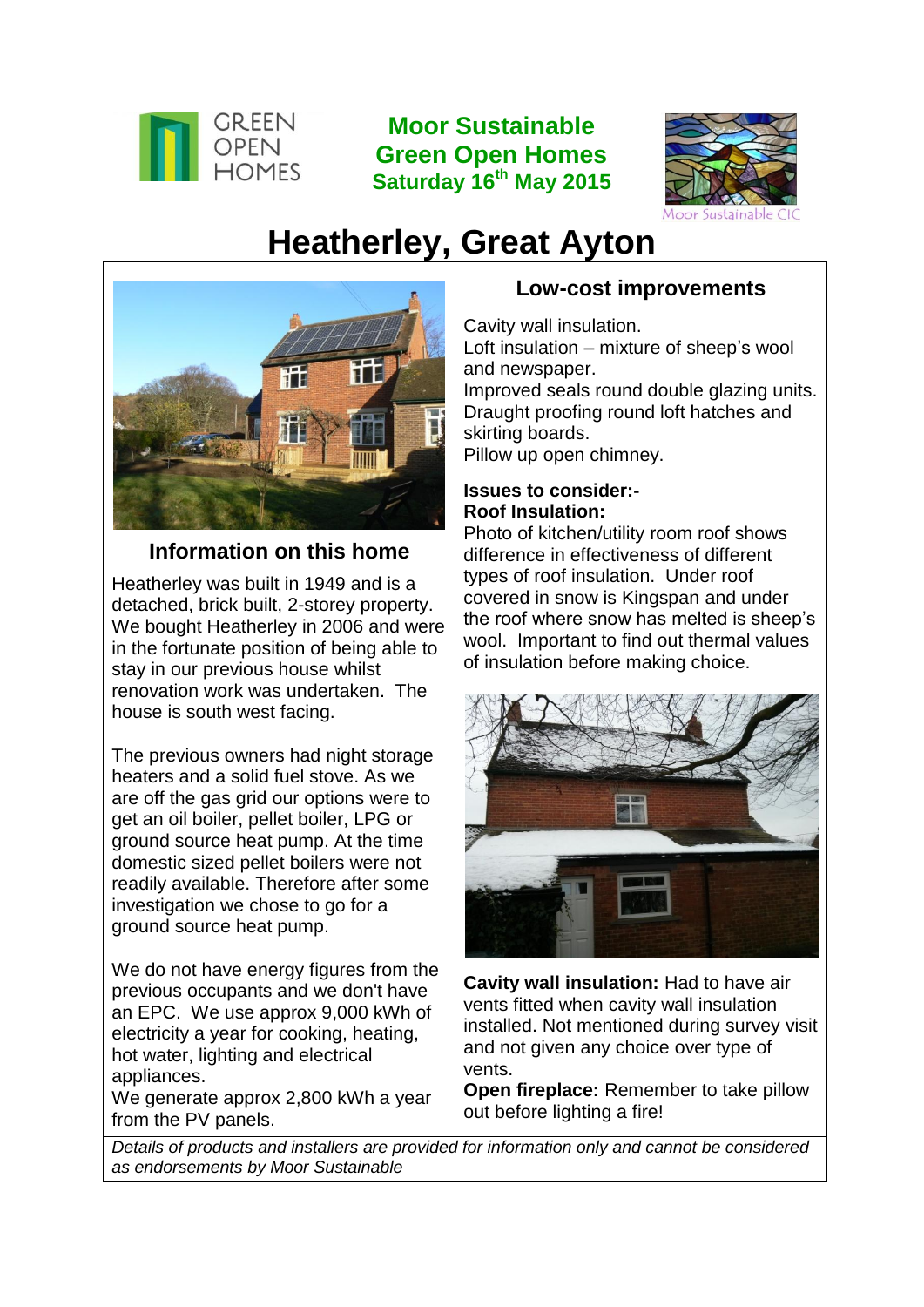### **'Big' insulation works**

Internal wall insulation in kitchen and utility room using sheep's wool. **Year of installation:-** 2006/7 **Installer:**- Ayton Building Services **Issues to consider:-** Find out U value and thickness required before deciding which type of insulation to have.

#### **Renewables: heat**

**Ground Source Heat Pump:-** IVT-Bosch Greenline HT Plus C7 (7kW) 14 panels (2 arrays of 7) in ground at depth of 1.5m. Panels are each 2m by 1.5 m.

#### **Supplier:- Ice Energy [www.iceenergy.co.uk/](http://www.iceenergy.co.uk/)**

**Installed:-** 2007 **Installer:-** GRS Electrical and Heating, Great Ayton **Costs:-** Heat pump and commissioning £7,500 Ground works £3,000 Installation £3,500

#### **Financial support:-**. Npower grant £1,500



Pictures show the ground source heat pump pipes, backfilling and the manifold.

#### **Issues to Consider:-**

RHI is now available instead of grant. The heating system runs at a lower temperature than standard central heating. Therefore, we chose to install oversized radiators to provide the heating rather than dig up a concrete floor to put in under-floor heating.

Need space outside for panels, slinky pipes or loop pipes and space inside for heat pump unit, which is about size of a large fridge freezer, plus some accompanying pipe work and a small expansion tank.

Due to amount of sand above panels the ground level rises and falls over the seasons depending on how much moisture there is underground.

We are pleased with the system which gives a very even heat and provides all our hot water as well.

We use a wood burning stove in the living room to provide comfort heating on wet days in spring/autumn, to avoid use of electric cassette when below -5 $\degree$ C outside or emergency heating if electricity supply goes off.

## **Renewables:- electricity**

#### **Solar Photovoltaic**

**Year of installation:-** 2011 **Installer :-** Access Renewables (no longer trading) **Manufacturer:-** Sharp Electronics (UK) Ltd **Costs:-** £12,600 **Benefits:** Feed-in Tariff payments for generation and electricity export **Technical details:- 14 × 245 W panels** giving total peak output of 3.43 kW

*Details of products and installers are provided for information only and cannot be considered as endorsements by Moor Sustainable*